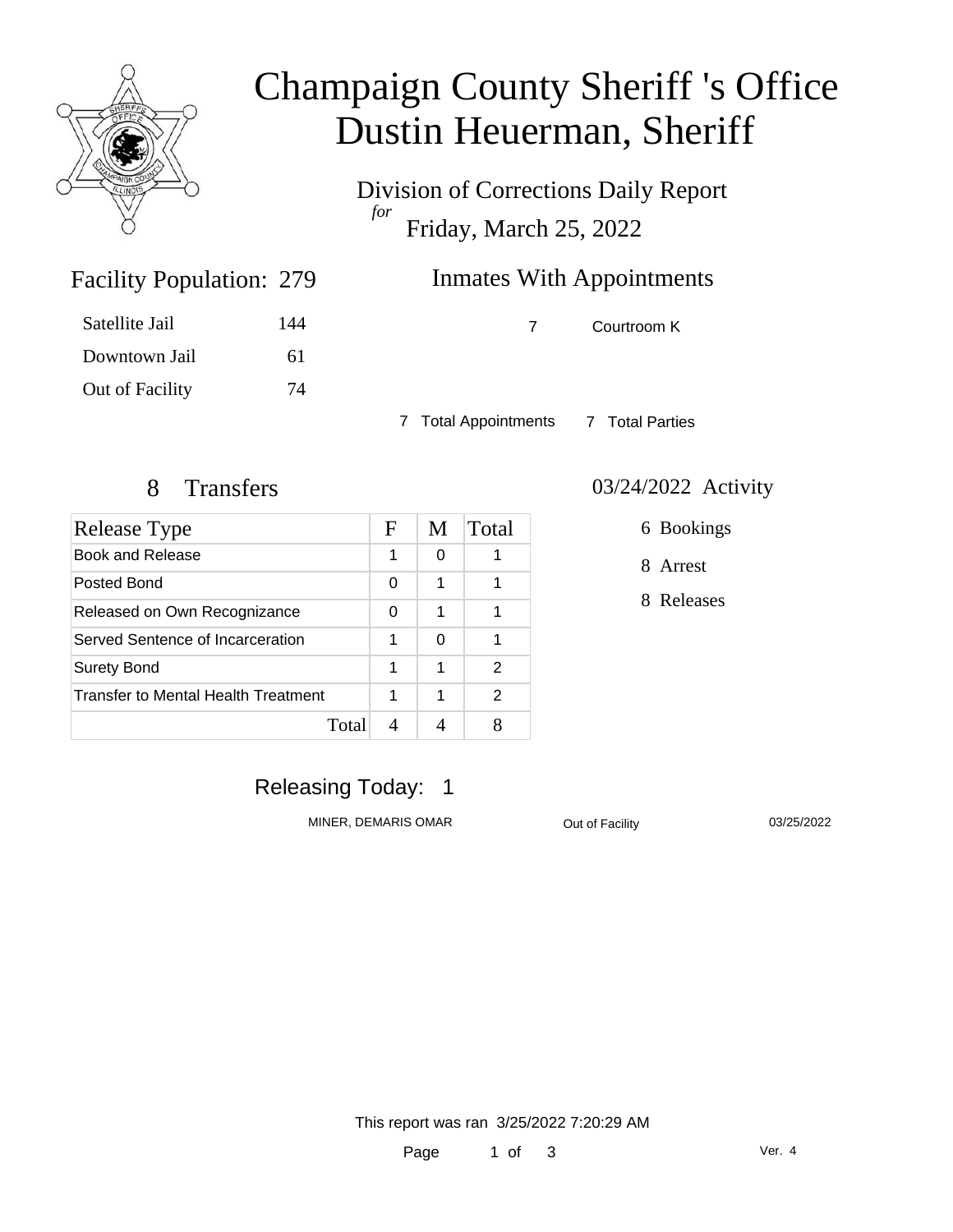

# Champaign County Sheriff 's Office Dustin Heuerman, Sheriff

Division of Corrections Daily Report *for* Friday, March 25, 2022

#### Custody Status Count

- Electronic Home Dentention 10
	- Felony Arraignment 12
	- Felony Pre-Sentence 7
		- Felony Pre-Trial 219
	- Felony Pre-Trial DUI 5
	- Felony Sentenced CCSO 3
	- Felony Sentenced IDOC 14
		- Hold Other 1
	- Misdemeanor Arraignment 1
		- Misdemeanor Pre-Trial 4
			- Petition to Revoke 1
			- Remanded to DHS 2
				- Total 279

This report was ran 3/25/2022 7:20:29 AM